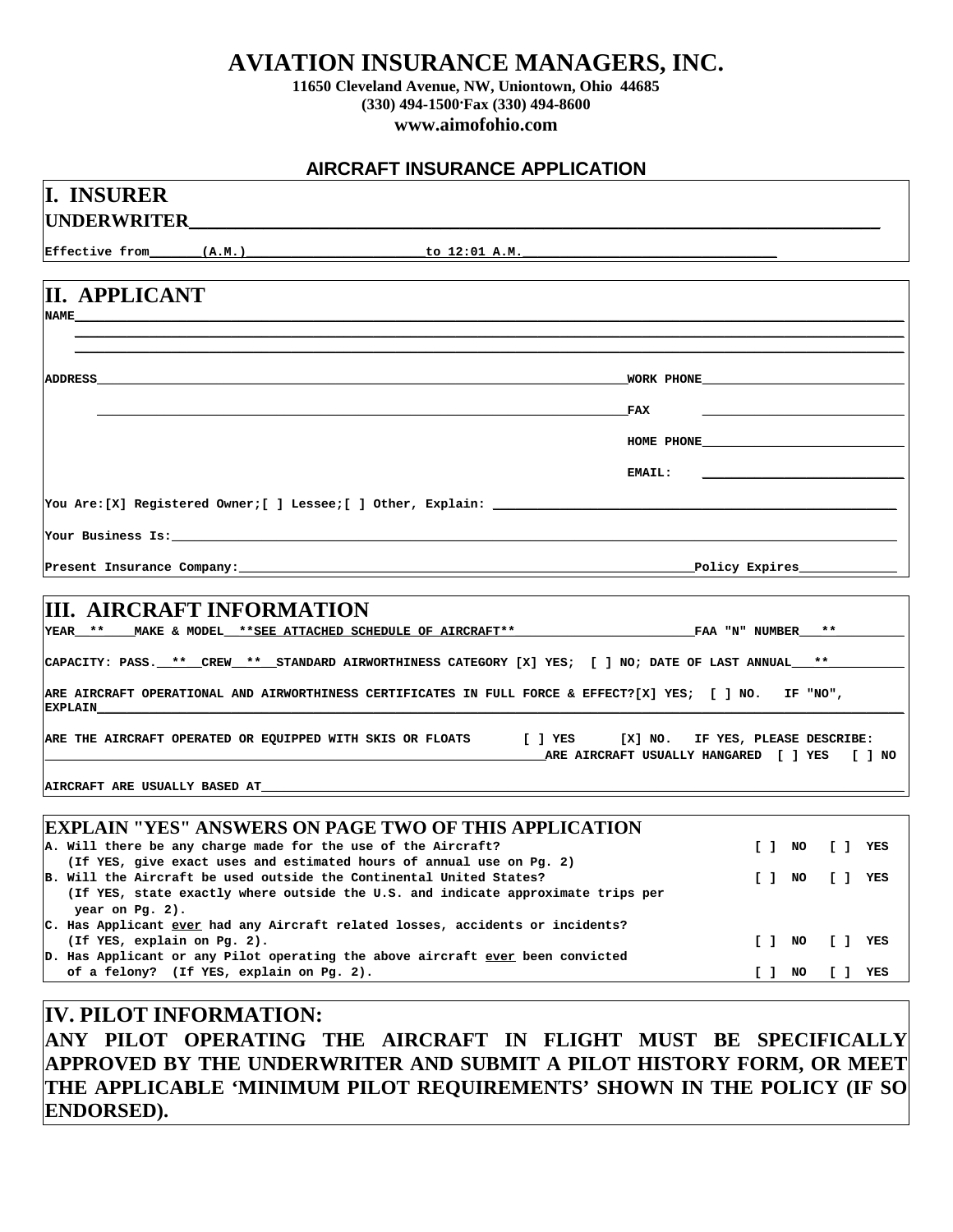#### **V. OWNERSHIP**

**APPLICANT IS: [ ] SOLE OWNER [ ] CO-OWNER IS THE AIRCRAFT SUBJECT TO A LEASE AGREEMENT? [ ] YES [ ] NO**

**\_\_\_\_\_\_\_\_\_\_\_\_\_\_\_\_\_\_\_\_\_\_\_\_\_\_\_\_\_\_\_\_\_\_\_\_\_\_\_\_\_\_\_\_\_\_\_\_\_\_\_\_\_\_\_\_\_\_\_\_\_\_\_\_\_\_\_\_\_\_\_\_\_\_\_\_\_\_\_\_\_\_\_\_\_\_\_\_\_\_\_\_\_\_\_\_\_\_\_\_\_\_**

**\_\_\_\_\_\_\_\_\_\_\_\_\_\_\_\_\_\_\_\_\_\_\_\_\_\_\_\_\_\_\_\_\_\_\_\_\_\_\_\_\_\_\_\_\_\_\_\_\_\_\_\_\_\_\_\_\_\_\_\_\_\_\_\_\_\_\_\_\_\_\_\_\_\_\_\_\_\_\_\_\_\_\_\_\_\_\_\_\_\_\_\_\_\_\_\_\_\_\_\_\_\_**

**IF YES, EXPLAIN: \_\_\_\_\_\*\*SEE ATTACHED SCHEDULE OF AIRCRAFT\*\*\_\_\_\_\_\_\_\_\_\_\_\_\_\_\_\_\_\_\_\_\_\_\_\_\_\_\_\_\_\_\_\_\_\_\_\_\_\_\_\_\_\_**

**IS THERE A LOAN ON THE AIRCRAFT? [ ] YES [ ] NO. IF YES, GIVE FULL NAME, ADDRESS & PHONE NUMBER OF** MORTGAGEE:\_\_\_\_\_\_\_\_ \*\*SEE ATTACHED SCHEDULE OF AIRCRAFT\*\*

**AMOUNT OF LIEN OR LOAN, EXCLUDING INTEREST AND/OR FINANCE CHARGES: \$ \_\_\_\_\_\_\_\_\_\_\_\_\_\_\_\_\_\_\_\_\_\_\_\_\_**

**DOES YOUR LIENHOLDER REQUIRE LIENHOLDER'S INTEREST INSURANCE (BREACH OF WARRANTY)? [ ] NO [ ] YES (NOTE: BREACH OF WARRANTY AMOUNT CANNOT EXCEED 90% OF THE AMOUNT INSURED.)**

| VI. COVERAGE                                                                                |                                                |            |                 |
|---------------------------------------------------------------------------------------------|------------------------------------------------|------------|-----------------|
|                                                                                             | <b>LIMITS OF LIABILITY</b>                     |            |                 |
| Single Limit Bodily Injury and Property Damage<br>Liability _____________cluding Passengers | \$                                             |            | each occurrence |
| Single Limit Bodily Injury and Property Damage                                              | \$                                             |            | each occurrence |
| Liability including limited Passenger Bodily                                                |                                                | limited to |                 |
| Injury Liability                                                                            | \$                                             |            | each passenger  |
| *Student/Renter Pilot Liability (Permissive                                                 |                                                |            |                 |
| User) cluding Passengers                                                                    | \$                                             |            | each occurrence |
| *(PART OF & NOT IN ADDITION TO THE OVERALL LIMITS PROVIDED.)                                |                                                |            |                 |
| Medical Payments, cluding Crew                                                              | \$                                             |            | each passenger  |
| Passenger Voluntary Settlement cluding Crew                                                 | \$                                             |            | each passenger  |
| IFI IGHTS CONDUCT<br>UNDER SPECIAL<br>F1                                                    | PERMIT OR WAIVER FROM THE FAA ARE NOT COVERED. |            |                 |

# **VII. OTHER COVERAGES**

| VIII. AIRCRAFT PHYSICAL DAMAGE (INCLUDING THEFT) |                                               |  |  |  |  |  |
|--------------------------------------------------|-----------------------------------------------|--|--|--|--|--|
| NOT-IN-MOTION                                    | AMOUNT INSURED \$ ** SEE ATTACHED SCHEDULE**  |  |  |  |  |  |
| IN-MOTION                                        | AMOUNT INSURED \$ ** SEE ATTACHED SCHEDULE ** |  |  |  |  |  |
| IX. USE THIS SPACE FOR ANSWERING QUESTIONS       |                                               |  |  |  |  |  |

**\_\_\_\_\_\_\_\_\_\_\_\_\_\_\_\_\_\_\_\_\_\_\_\_\_\_\_\_\_\_\_\_\_\_\_\_\_\_\_\_\_\_\_\_\_\_\_\_\_\_\_\_\_\_\_\_\_\_\_\_\_\_\_\_\_\_\_\_\_\_\_\_\_\_\_\_\_\_\_\_\_\_\_\_\_\_\_\_\_\_\_\_ \_\_\_\_\_\_\_\_\_\_\_\_\_\_\_\_\_\_\_\_\_\_\_\_\_\_\_\_\_\_\_\_\_\_\_\_\_\_\_\_\_\_\_\_\_\_\_\_\_\_\_\_\_\_\_\_\_\_\_\_\_\_\_\_\_\_\_\_\_\_\_\_\_\_\_\_\_\_\_\_\_\_\_\_\_\_\_\_\_\_\_\_ \_\_\_\_\_\_\_\_\_\_\_\_\_\_\_\_\_\_\_\_\_\_\_\_\_\_\_\_\_\_\_\_\_\_\_\_\_\_\_\_\_\_\_\_\_\_\_\_\_\_\_\_\_\_\_\_\_\_\_\_\_\_\_\_\_\_\_\_\_\_\_\_\_\_\_\_\_\_\_\_\_\_\_\_\_\_\_\_\_\_\_\_ \_\_\_\_\_\_\_\_\_\_\_\_\_\_\_\_\_\_\_\_\_\_\_\_\_\_\_\_\_\_\_\_\_\_\_\_\_\_\_\_\_\_\_\_\_\_\_\_\_\_\_\_\_\_\_\_\_\_\_\_\_\_\_\_\_\_\_\_\_\_\_\_\_\_\_\_\_\_\_\_\_\_\_\_\_\_\_\_\_\_\_\_**

| QUESTION # |                                        | IA. USE THIS SPACE FOR ANSWERING QUESTIONS |
|------------|----------------------------------------|--------------------------------------------|
| $L$ III.A. | USE: SEE ATTACHED SCHEDULE OF AIRCRAFT |                                            |
|            |                                        |                                            |
|            |                                        |                                            |
|            |                                        |                                            |
|            |                                        |                                            |
|            |                                        |                                            |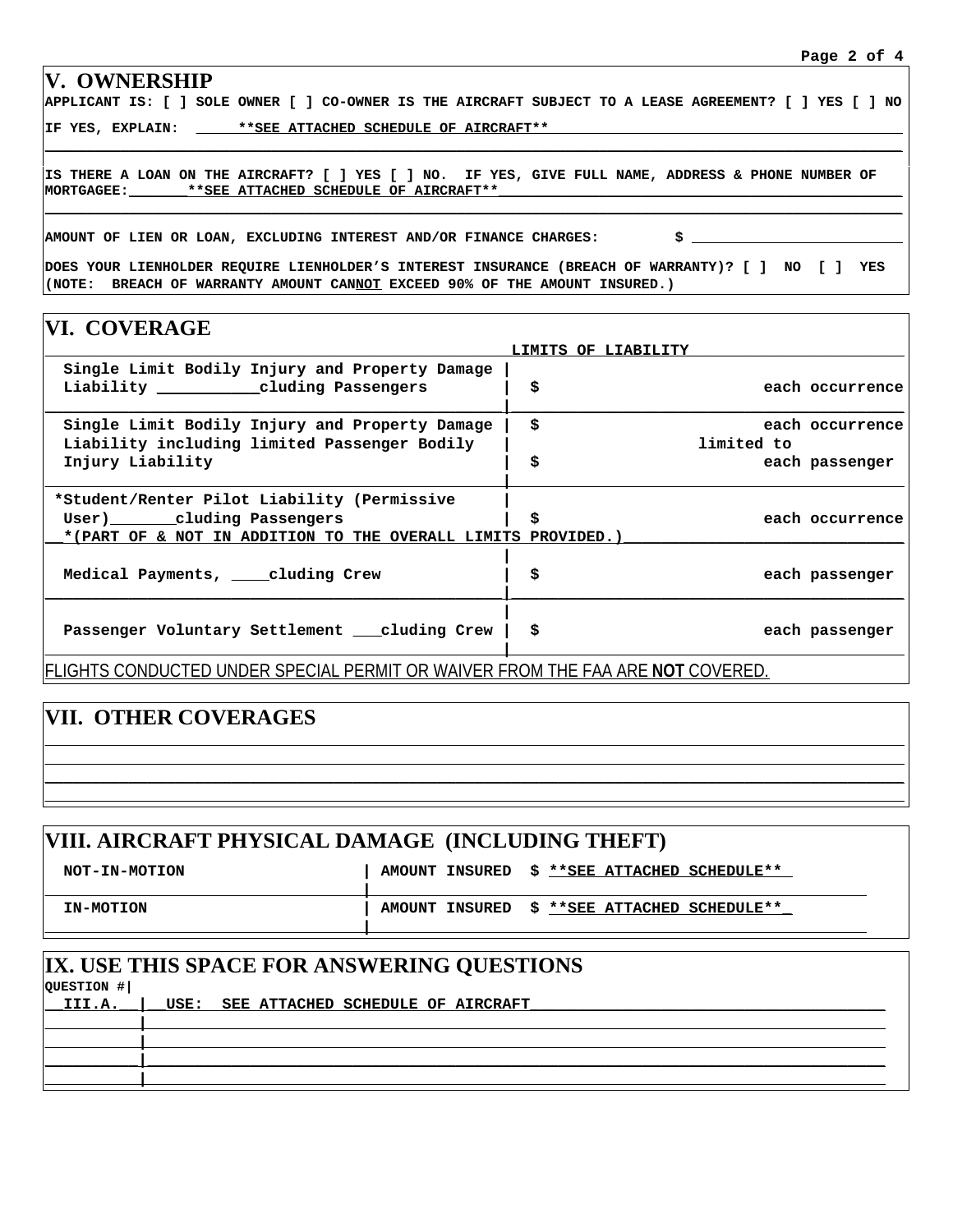|              |                 |                |                     | Page 3 of 4   |
|--------------|-----------------|----------------|---------------------|---------------|
| AFT          |                 |                |                     |               |
|              |                 |                | LIENHOLDERS/LESSORS |               |
| TOTAL        | <b>AIRCRAFT</b> | <b>PURPOSE</b> | NAME & ADDRESS      | LIEN          |
| <b>SEATS</b> | <b>VALUE</b>    | OF USE         |                     | <b>AMOUNT</b> |
|              |                 |                |                     |               |
|              |                 |                |                     |               |
|              |                 |                |                     |               |
|              |                 |                |                     |               |
|              |                 |                |                     |               |
|              |                 |                |                     |               |
|              |                 |                |                     |               |
|              |                 |                |                     |               |
|              |                 |                |                     |               |
|              |                 |                |                     |               |
|              |                 |                |                     |               |
|              |                 |                |                     |               |
|              |                 |                |                     |               |
|              |                 |                |                     |               |
|              |                 |                |                     |               |

# **X. SCHEDULE OF AIRCRA**

|                                                                 |                                                                                  |            |              |                 |                | LIENHOLDERS/LESSORS |               |
|-----------------------------------------------------------------|----------------------------------------------------------------------------------|------------|--------------|-----------------|----------------|---------------------|---------------|
|                                                                 | MAKE &                                                                           | <b>FAA</b> | <b>TOTAL</b> | <b>AIRCRAFT</b> | <b>PURPOSE</b> | NAME & ADDRESS      | LIEN          |
| YR.                                                             | MODEL                                                                            | NO.        | <b>SEATS</b> | <b>VALUE</b>    | OF USE         |                     | <b>AMOUNT</b> |
|                                                                 |                                                                                  |            |              |                 |                |                     |               |
|                                                                 |                                                                                  |            |              |                 |                |                     |               |
|                                                                 |                                                                                  |            |              |                 |                |                     |               |
|                                                                 |                                                                                  |            |              |                 |                |                     |               |
|                                                                 |                                                                                  |            |              |                 |                |                     |               |
|                                                                 |                                                                                  |            |              |                 |                |                     |               |
|                                                                 |                                                                                  |            |              |                 |                |                     |               |
|                                                                 |                                                                                  |            |              |                 |                |                     |               |
|                                                                 |                                                                                  |            |              |                 |                |                     |               |
|                                                                 |                                                                                  |            |              |                 |                |                     |               |
|                                                                 |                                                                                  |            |              |                 |                |                     |               |
|                                                                 |                                                                                  |            |              |                 |                |                     |               |
|                                                                 |                                                                                  |            |              |                 |                |                     |               |
|                                                                 |                                                                                  |            |              |                 |                |                     |               |
|                                                                 |                                                                                  |            |              |                 |                |                     |               |
|                                                                 |                                                                                  |            |              |                 |                |                     |               |
|                                                                 |                                                                                  |            |              |                 |                |                     |               |
|                                                                 |                                                                                  |            |              |                 |                |                     |               |
|                                                                 |                                                                                  |            |              |                 |                |                     |               |
|                                                                 |                                                                                  |            |              |                 |                |                     |               |
|                                                                 |                                                                                  |            |              |                 |                |                     |               |
|                                                                 |                                                                                  |            |              |                 |                |                     |               |
|                                                                 |                                                                                  |            |              |                 |                |                     |               |
|                                                                 |                                                                                  |            |              |                 |                |                     |               |
|                                                                 |                                                                                  |            |              |                 |                |                     |               |
|                                                                 |                                                                                  |            |              |                 |                |                     |               |
|                                                                 |                                                                                  |            |              |                 |                |                     |               |
|                                                                 |                                                                                  |            |              |                 |                |                     |               |
|                                                                 |                                                                                  |            |              |                 |                |                     |               |
|                                                                 |                                                                                  |            |              |                 |                |                     |               |
|                                                                 | STATE ALL APPLICABLE USES FOR EACH AIRCRAFT USING THE CHART BELOW:               |            |              |                 |                |                     |               |
| (1) PLEASURE & BUSINESS; (2) PILOT SERVICE FOR OWNER/LESSOR;    |                                                                                  |            |              |                 |                |                     |               |
|                                                                 | (3) RENTAL/INSTRUCTION; (4) FAR 135 (PASSENGER/CARGO); (5) FAR 135 (CARGO ONLY); |            |              |                 |                |                     |               |
|                                                                 | (6) SLUNG CARGO; (7) SIGHTSEEING; (8) SALES DEMONSTRATION; (9) BANNER TOWING;    |            |              |                 |                |                     |               |
|                                                                 | (10) TRAFFIC PATROL; (11) PIPELINE PATROL; (12) POWERLINE PATROL; (13) CHECK     |            |              |                 |                |                     |               |
|                                                                 | HAULING; (14) SKYDIVING; (15) AIR AMBULANCE; (16) CORPSE HAULING; (17) AERIAL    |            |              |                 |                |                     |               |
| PHOTOGRAPHY; (18) PRISONER HAULING; (19) AGRICULTURAL SPRAYING. |                                                                                  |            |              |                 |                |                     |               |